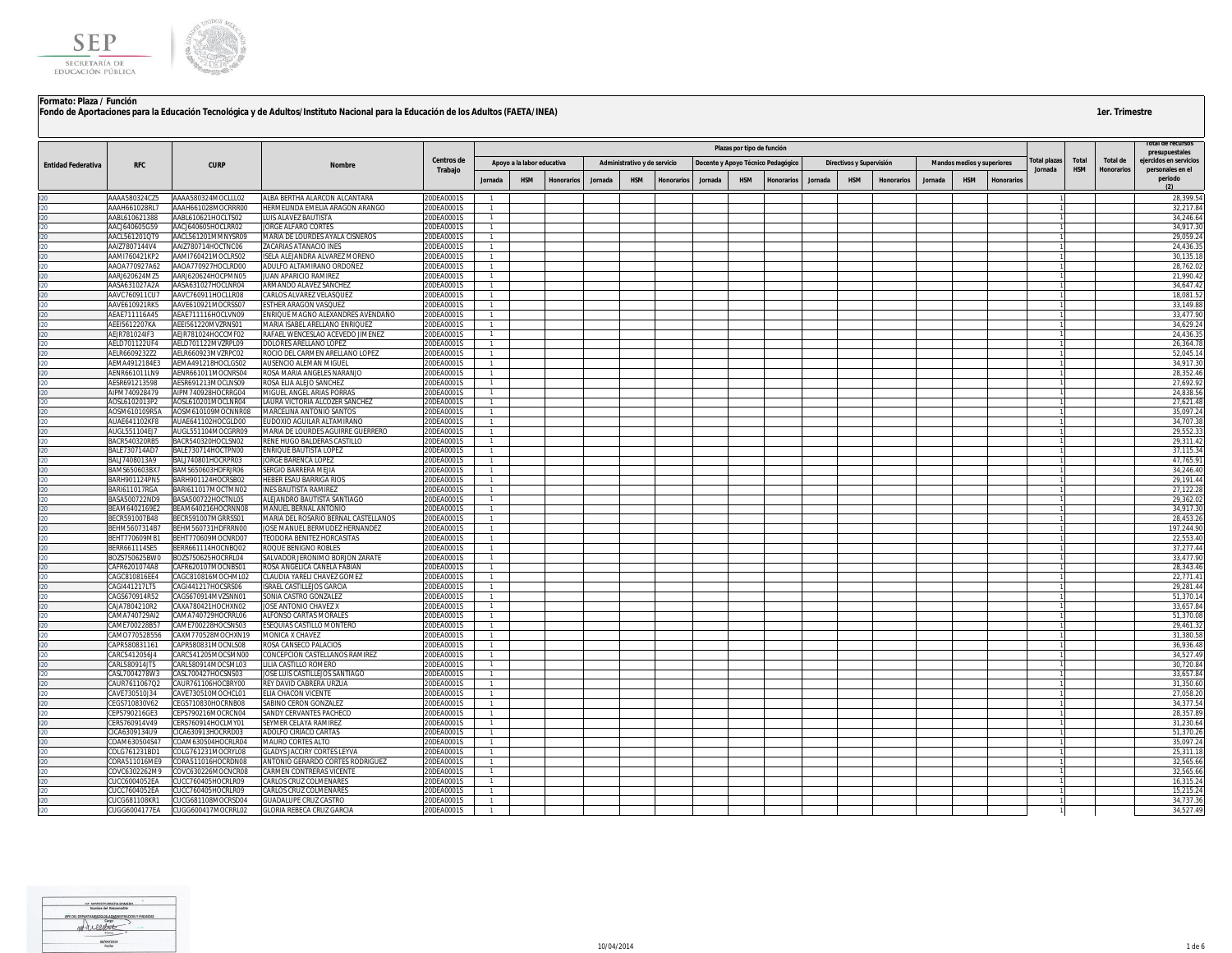

|                           |                                |                                          |                                                                            |                                |                                  |                            |            |         |                              |            |                                    |                            |                   |         |                          |                   |         |                                   |                   |             |            |                   | rotal de recursos           |
|---------------------------|--------------------------------|------------------------------------------|----------------------------------------------------------------------------|--------------------------------|----------------------------------|----------------------------|------------|---------|------------------------------|------------|------------------------------------|----------------------------|-------------------|---------|--------------------------|-------------------|---------|-----------------------------------|-------------------|-------------|------------|-------------------|-----------------------------|
|                           |                                |                                          |                                                                            |                                |                                  |                            |            |         |                              |            |                                    | Plazas por tipo de función |                   |         |                          |                   |         |                                   |                   |             |            |                   | presupuestales              |
| <b>Entidad Federativa</b> | <b>RFC</b>                     | <b>CURP</b>                              | <b>Nombre</b>                                                              | Centros de                     |                                  | Apoyo a la labor educativa |            |         | Administrativo y de servicio |            | Docente y Apoyo Técnico Pedagógico |                            |                   |         | Directivos y Supervisión |                   |         | <b>Mandos medios y superiores</b> |                   | otal plazas | Total      | Total de          | ejercidos en servicios      |
|                           |                                |                                          |                                                                            | Trabajo                        |                                  |                            |            |         |                              |            |                                    |                            |                   |         |                          |                   |         |                                   |                   | Jornada     | <b>HSM</b> | <b>Honorarios</b> | personales en el<br>periodo |
|                           |                                |                                          |                                                                            |                                | Jornada                          | <b>HSM</b>                 | Honorarios | Jornada | <b>HSM</b>                   | Honorarios | Jornada                            | <b>HSM</b>                 | <b>Honorarios</b> | Jornada | <b>HSM</b>               | <b>Honorarios</b> | Jornada | <b>HSM</b>                        | <b>Honorario:</b> |             |            |                   |                             |
|                           | CUGG650417G39                  | CUGG650417MOCRTL09                       | GLORIA GUADALUPE CRUZ GUTIERREZ                                            | 20DEA0001S                     |                                  |                            |            |         |                              |            |                                    |                            |                   |         |                          |                   |         |                                   |                   |             |            |                   | 29,281.44                   |
|                           | CUGI5611161CA                  | CUGI561116MOCRRN02                       | <b>INES CRUZ GARCIA</b>                                                    | 20DEA0001S                     | $\mathbf{1}$                     |                            |            |         |                              |            |                                    |                            |                   |         |                          |                   |         |                                   |                   |             |            |                   | 30.513.30                   |
|                           | CUGR651007440                  | CUGR651007MOCRRS05                       | MARIA DEL ROSARIO CRUZ GARCIA                                              | 0DEA0001S                      | $\overline{1}$                   |                            |            |         |                              |            |                                    |                            |                   |         |                          |                   |         |                                   |                   |             |            |                   | 30,844.30                   |
|                           | CUJT751221MS1                  | CUJT751221HOCRRM06                       | OMAS PEDRO CRUZ JARQUIN                                                    | <b>ODEA0001S</b>               | $\overline{1}$                   |                            |            |         |                              |            |                                    |                            |                   |         |                          |                   |         |                                   |                   |             |            |                   | 34,017.5                    |
|                           | CULM590814AY0                  | CULM590814HOCRPG05                       | MIGUEL ANGEL CRUZ LOPEZ                                                    | 20DEA0001S                     | $\overline{1}$                   |                            |            |         |                              |            |                                    |                            |                   |         |                          |                   |         |                                   |                   |             |            |                   | 34,169.44                   |
|                           | CUMA680109GU4                  | CUMA680109HOCRZN09                       | ANTONIO CRUZ MEZA                                                          | ODEA0001S                      | $\overline{1}$                   |                            |            |         |                              |            |                                    |                            |                   |         |                          |                   |         |                                   |                   |             |            |                   | 34,197.66                   |
|                           | <b>UNO641222214</b>            | CUXN641222MOCVXR07<br>CURL600803MOCRCR18 | NORMA EUNICE CUEVAS X                                                      | ODEA0001S<br>20DEA0001S        | $\overline{1}$                   |                            |            |         |                              |            |                                    |                            |                   |         |                          |                   |         |                                   |                   |             |            |                   | 29.641.26                   |
|                           | CURL600803DY7<br>CURY780320SK6 | CURY780320MOCRGD03                       | MARIA DE LOURDES LID CRUZ RICARDEZ<br>YADIRA CRUZ REGINO                   | 20DEA0001S                     | $\overline{1}$<br>$\overline{1}$ |                            |            |         |                              |            |                                    |                            |                   |         |                          |                   |         |                                   |                   |             |            |                   | 36,356.76<br>28,865.14      |
|                           | CUSC581128CS7                  | CUSC581128MOCRNB06                       | <b>CIBELES CRUZ SANCHEZ</b>                                                | 20DEA0001S                     | $\overline{1}$                   |                            |            |         |                              |            |                                    |                            |                   |         |                          |                   |         |                                   |                   |             |            |                   | 32,565.6                    |
|                           | CUSD661223SC1                  | CUSD661223HOCRLG00                       | DAGOBERTO CRUZ SALVATIERRA                                                 | 0DFA0001S                      | $\overline{1}$                   |                            |            |         |                              |            |                                    |                            |                   |         |                          |                   |         |                                   |                   |             |            |                   | 34.197.60                   |
|                           | DEGJ730102RL5                  | DEGJ730102HOCSRS04                       | ESUS RANGEL DESALES GUERACH                                                | 20DEA0001S                     | $\overline{1}$                   |                            |            |         |                              |            |                                    |                            |                   |         |                          |                   |         |                                   |                   |             |            |                   | 33,507.8                    |
|                           | DIGC640716MV0                  | DIGC640716MOCZNR08                       | CARMEN DIAZ GONZALEZ                                                       | ODEA0001S                      |                                  |                            |            |         |                              |            |                                    |                            |                   |         |                          |                   |         |                                   |                   |             |            |                   | 51,970.2                    |
|                           | DIMD700627M67                  | DIMD700627HOCZRR07                       | DARIO DIAZ MARTINEZ                                                        | 0DEA0001S                      | $\overline{1}$                   |                            |            |         |                              |            |                                    |                            |                   |         |                          |                   |         |                                   |                   |             |            |                   | 33.837.72                   |
|                           | DISA861106H86                  | DISA861106HOCELL09                       | JOSE ALBERTO DIAZ SALAZAR                                                  | <b>ODEA0001S</b>               | $\overline{1}$                   |                            |            |         |                              |            |                                    |                            |                   |         |                          |                   |         |                                   |                   |             |            |                   | 25.684.98                   |
|                           | DOJA780111JF3                  | DOJA780111HOCRML01                       | ALAIN DORANTES JIMENEZ                                                     | 20DEA0001S                     | $\overline{1}$                   |                            |            |         |                              |            |                                    |                            |                   |         |                          |                   |         |                                   |                   |             |            |                   | 33.507.89                   |
|                           | EAMI571107N94                  | EAMI571107MDFSRR01                       | RMA LILIA ESTRADA MARTINEZ                                                 | 20DEA0001S                     | $\overline{1}$                   |                            |            |         |                              |            |                                    |                            |                   |         |                          |                   |         |                                   |                   |             |            |                   | 36.536.64                   |
|                           | EUMR700919FU1                  | EUMR700919HOCSNC05                       | RICARDO ESTUDILLO MONTALVO                                                 | 0DEA0001S                      | $\overline{1}$<br>$\overline{1}$ |                            |            |         |                              |            |                                    |                            |                   |         |                          |                   |         |                                   |                   |             |            |                   | 33,178.00                   |
|                           | AGS610530QG0<br>FAMB6502075C7  | AGS610530MDFRNL05<br>FAMB650207MOCBRT09  | <b>SOLEDAD FRANCO GONZALEZ</b><br>BEATRIZ FABIAN MARTINEZ                  | <b>ODEA0001S</b><br>!ODEA0001S | $\overline{1}$                   |                            |            |         |                              |            |                                    |                            |                   |         |                          |                   |         |                                   |                   |             |            |                   | 28,314.10<br>13,011.14      |
|                           | EOR780413UD5                   | FEOR780413MDFRRC04                       | ROCIO FERIA ORTIZ                                                          | 0DEA0001S                      |                                  |                            |            |         |                              |            |                                    |                            |                   |         |                          |                   |         |                                   |                   |             |            |                   | 32,464.74                   |
|                           | FETP761101LQ1                  | FETP761101HOCLRR00                       | <b>PERFECTO FELIPE TRAPAGA</b>                                             | ODEA0001S                      | $\overline{1}$                   |                            |            |         |                              |            |                                    |                            |                   |         |                          |                   |         |                                   |                   |             |            |                   | 34,197.60                   |
|                           | FOGR7109293C0                  | FOGR710929HHGLNF05                       | RAFAEL FLORES GONZALEZ                                                     | 20DEA0001S                     | $\overline{1}$                   |                            |            |         |                              |            |                                    |                            |                   |         |                          |                   |         |                                   |                   |             |            |                   | 34,917.36                   |
|                           | FOIM631111SX9                  | FOIM631111HOCLGR06                       | MARTIN FLORES IGNACIO                                                      | 20DEA0001S                     | $\overline{1}$                   |                            |            |         |                              |            |                                    |                            |                   |         |                          |                   |         |                                   |                   |             |            |                   | 51,370.08                   |
|                           | FOPE560130AZ7                  | FOPE560130HOCLBP00                       | EPIFANIO FLORES PUEBLITA                                                   | 20DEA0001S                     | $\overline{1}$                   |                            |            |         |                              |            |                                    |                            |                   |         |                          |                   |         |                                   |                   |             |            |                   | 34,377.5                    |
|                           | FOZB740430RX0                  | FOZB740430HOCLRN19                       | BENITO JAIME FLORES ZURITA                                                 | 20DEA0001S                     | $\overline{1}$                   |                            |            |         |                              |            |                                    |                            |                   |         |                          |                   |         |                                   |                   |             |            |                   | 34,017.6                    |
|                           | FUSC7603059F9                  | FUSC760305MOCNLR09                       | MARIA DEL CARMEN FUENTES SOLAR                                             | 20DEA0001S                     | $\overline{1}$                   |                            |            |         |                              |            |                                    |                            |                   |         |                          |                   |         |                                   |                   |             |            |                   | 33,657.8                    |
|                           | GAAD7505058R2                  | GAAD750505HOCRNV03                       | DAVID GARCIA ANGEL                                                         | 20DEA0001S                     | $\overline{1}$                   |                            |            |         |                              |            |                                    |                            |                   |         |                          |                   |         |                                   |                   |             |            |                   | 33,837.7                    |
|                           | GACA720925CRA                  | GACA720925HDFSDL05                       | ALFREDO GASGA CID DEL PRADO                                                | <b>ODEA0001S</b>               | $\overline{1}$                   |                            |            |         |                              |            |                                    |                            |                   |         |                          |                   |         |                                   |                   |             |            |                   | 51,369.96                   |
|                           | GAGH541201465                  | GAGH541201HVZRRG00                       | HUGO ELOY GARCIA Y GARCIA                                                  | 20DEA0001S                     | $\overline{1}$<br>$\overline{1}$ |                            |            |         |                              |            |                                    |                            |                   |         |                          |                   |         |                                   |                   |             |            |                   | 17.123.20<br>33.477.90      |
|                           | GALF7301112S5<br>GALM6010238X3 | GALF730111MOCRPR03<br>GALM601023MOCRNR04 | <b>RANCISCA GUILLERMIN GARCIA LOPEZ</b><br>MARGARITA LETICIA GARCIA LUNA   | ODEA0001S<br>ODEA0001S         | $\overline{1}$                   |                            |            |         |                              |            |                                    |                            |                   |         |                          |                   |         |                                   |                   |             |            |                   | 32,362.7                    |
|                           | GALR710301FK6                  | GALR710301MOCLBS04                       | ROSA MARIA GALLEGOS LABIAS                                                 | 0DEA0001S                      | $\mathbf{1}$                     |                            |            |         |                              |            |                                    |                            |                   |         |                          |                   |         |                                   |                   |             |            |                   | 34.557.3                    |
|                           | GALS700622D4A                  | GALS700622MOCRPY07                       | SYLVIA MAGDALENA GARCIA LOPEZ                                              | !ODEA0001S                     | $\mathbf{1}$                     |                            |            |         |                              |            |                                    |                            |                   |         |                          |                   |         |                                   |                   |             |            |                   | 25,179.60                   |
|                           | GAME670305JJ4                  | GAME670305MOCRRL09                       | ELIZABETH GARCIA MARTINEZ                                                  | 20DEA0001S                     | $\overline{1}$                   |                            |            |         |                              |            |                                    |                            |                   |         |                          |                   |         |                                   |                   |             |            |                   | 34, 197.48                  |
|                           | GAMF891009AE3                  | GAMF891009MBCRNT06                       | FATIMA DEL ROSARIO GARCIA MENDOZA                                          | 20DEA0001S                     |                                  |                            |            |         |                              |            |                                    |                            |                   |         |                          |                   |         |                                   |                   |             |            |                   | 28,762.0                    |
|                           | GANT8105193F7                  | GANT810519HOCRXR00                       | <b>FARCIS GARCIA NUÑEZ</b>                                                 | ODEA0001S                      | $\overline{1}$                   |                            |            |         |                              |            |                                    |                            |                   |         |                          |                   |         |                                   |                   |             |            |                   | 13,561.14                   |
|                           | GAT1700220R64                  | GATI700220MOCRMR07                       | <b>RMA GARCIA TAMAYO</b>                                                   | 20DEA0001S                     | $\overline{1}$                   |                            |            |         |                              |            |                                    |                            |                   |         |                          |                   |         |                                   |                   |             |            |                   | 34.767.3                    |
|                           | GAVC800126EG4                  | GAVC800126MOCYLL08                       | CLAUDIA LILIANA GAY VALENCIA                                               | 20DEA0001S                     | $\overline{1}$                   |                            |            |         |                              |            |                                    |                            |                   |         |                          |                   |         |                                   |                   |             |            |                   | 22,259.1                    |
|                           | GOCL5306113T1                  | GOCL530611HOCMSS00                       | LUIS RAFAEL GOMEZ CASTILLO                                                 | 20DEA0001S                     | $\overline{1}$                   |                            |            |         |                              |            |                                    |                            |                   |         |                          |                   |         |                                   |                   |             |            |                   | 33,507.8                    |
|                           | GOFC5803062S4                  | GOFC580306HOCNRR02                       | CIRO GONZALEZ FRANCO                                                       | <b>ODEA0001S</b>               | $\overline{1}$<br>$\overline{1}$ |                            |            |         |                              |            |                                    |                            |                   |         |                          |                   |         |                                   |                   |             |            |                   | 28,292.5                    |
|                           | GOJL800608124<br>GOOP610218T72 | GOJL800608HVZMCS07<br>GOOP610228MOCNRR02 | LUIS ALBERTO GOMEZ JACOME<br>PORFIRIA ALFONSINA GONZALEZ ORTEGA            | 20DEA0001S<br>20DEA0001S       | $\overline{1}$                   |                            |            |         |                              |            |                                    |                            |                   |         |                          |                   |         |                                   |                   |             |            |                   | 33,843.2<br>51.370.2        |
|                           | GOPE610511J59                  | GOPE610511HOCNRR06                       | <b>ERNESTO GONZALEZ PERALTA</b>                                            | 0DFA0001S                      | $\overline{1}$                   |                            |            |         |                              |            |                                    |                            |                   |         |                          |                   |         |                                   |                   |             |            |                   | 36,936.4                    |
|                           | 3ORJ681203GH6                  | GORJ681203HOCNZV07                       | <b>JAVIER GONZALEZ RUIZ</b>                                                | ODFA0001S                      | $\overline{1}$                   |                            |            |         |                              |            |                                    |                            |                   |         |                          |                   |         |                                   |                   |             |            |                   | 35.384.76                   |
|                           | GORS630531PT4                  | GORS630531MOCDSL00                       | SILVIA GODINEZ RASGADO                                                     | !ODEA0001S                     | $\overline{1}$                   |                            |            |         |                              |            |                                    |                            |                   |         |                          |                   |         |                                   |                   |             |            |                   | 33,837.60                   |
|                           | GORS740318BX7                  | GORS740318MDFMYN03                       | SANDRA ANGELICA GOMEZ REYES                                                | !ODEA0001S                     |                                  |                            |            |         |                              |            |                                    |                            |                   |         |                          |                   |         |                                   |                   |             |            |                   | 28,746.12                   |
|                           | GUCF571020QL8                  | GUCF571020HOCTNL07                       | ELICIANO GUTIERREZ CONTRERAS                                               | 0DEA0001S                      | $\overline{1}$                   |                            |            |         |                              |            |                                    |                            |                   |         |                          |                   |         |                                   |                   |             |            |                   | 37.893.3                    |
|                           | GUDH680108EC7                  | GUDH680108HOCTZL01                       | <b>IELADIO GUTIERREZ DIAZ</b>                                              | 0DEA0001S                      | $\mathbf{1}$                     |                            |            |         |                              |            |                                    |                            |                   |         |                          |                   |         |                                   |                   |             |            |                   | 37,925.7                    |
|                           | GUMJ680814RK8                  | GUMJ680814MOCTRN02                       | UANA BELEN GUTIERREZ MORALES                                               | 20DEA0001S                     | $\overline{1}$                   |                            |            |         |                              |            |                                    |                            |                   |         |                          |                   |         |                                   |                   |             |            |                   | 33,237.98                   |
|                           | GUSR6510162R4                  | GUSR651016MOCZLC03                       | ROCIO JULIA GUZMAN SOLANA                                                  | 20DEA0001S                     | $\overline{1}$                   |                            |            |         |                              |            |                                    |                            |                   |         |                          |                   |         |                                   |                   |             |            |                   | 34,197.84                   |
|                           | IEBV650315UQ8<br>HECF510117120 | HEBV650315HOCRRD09<br>HECF510117HOCRRL04 | IDAL EDMUNDO HERNANDEZ BARRIENTOS<br>LORENTINO NATALIO HERNANDEZ CERVANTES | 0DEA0001S<br>20DEA0001S        | $\overline{1}$                   |                            |            |         |                              |            |                                    |                            |                   |         |                          |                   |         |                                   |                   |             |            |                   | 32,250.2<br>51.969.96       |
|                           |                                |                                          |                                                                            |                                | $\overline{1}$                   |                            |            |         |                              |            |                                    |                            |                   |         |                          |                   |         |                                   |                   |             |            |                   |                             |
|                           | HECM781122PA4<br>HECR740928IY6 | HECM781122HOCRNR02<br>HECR740928MOCRCQ01 | MAURO HERNANDEZ CANSECO<br>RAQUEL HERNANDEZ COCA                           | 20DEA0001S<br>20DEA0001S       | $\overline{1}$<br>$\overline{1}$ |                            |            |         |                              |            |                                    |                            |                   |         |                          |                   |         |                                   |                   |             |            |                   | 36,531.8<br>29,467.2        |
|                           | HEDG730227D28                  | HEDG730227HOCRZL06                       | <b>GILBERTO HERNANDEZ DIAZ</b>                                             | ODEA0001S                      | $\overline{1}$                   |                            |            |         |                              |            |                                    |                            |                   |         |                          |                   |         |                                   |                   |             |            |                   | 33.657.8                    |
|                           | HEHC720327BD1                  | HEHC720327MOCRRL06                       | CELSA HERNANDEZ HERNANDEZ                                                  | 20DEA0001S                     | $\overline{1}$                   |                            |            |         |                              |            |                                    |                            |                   |         |                          |                   |         |                                   |                   |             |            |                   | 31.174.20                   |
|                           | HEHI660424P63                  | HEHI660424MOCRRR03                       | <b>RMA HERNANDEZ HERNANDEZ</b>                                             | 20DEA0001S                     | $\overline{1}$                   |                            |            |         |                              |            |                                    |                            |                   |         |                          |                   |         |                                   |                   |             |            |                   | 32,565.66                   |
|                           | HEJA601202516                  | HEJA601202MDFRML08                       | ALMA LOURDES HERNANDEZ JIMENEZ                                             | 0DEA0001S                      | $\overline{1}$                   |                            |            |         |                              |            |                                    |                            |                   |         |                          |                   |         |                                   |                   |             |            |                   | 36,936.48                   |
|                           | IFI A6405036F1                 | HELA640503HOCRPN06                       | ANDRES HERNANDEZ LOPEZ                                                     | 20DEA0001S                     | $\overline{1}$                   |                            |            |         |                              |            |                                    |                            |                   |         |                          |                   |         |                                   |                   |             |            |                   | 31.710.42                   |
|                           | HELA680221DQ0                  | HELA680221HOCRZN05                       | ANTONIO HERNANDEZ LOAEZA                                                   | 20DEA0001S                     | $\overline{1}$                   |                            |            |         |                              |            |                                    |                            |                   |         |                          |                   |         |                                   |                   |             |            |                   | 34,557.48                   |
|                           | <b>HEMF741112KP1</b>           | HEMF741112MOCRRD04                       | <b>IDELINA HERNANDEZ MERINO</b>                                            | 20DEA0001S                     |                                  |                            |            |         |                              |            |                                    |                            |                   |         |                          |                   |         |                                   |                   |             |            |                   | 34.052.26                   |
|                           | HERH580904K48                  | HERH580904HGRRZC08                       | <b>HECTOR JAVIER HERNANDEZ RUIZ</b>                                        | ODEA0001S                      | $\overline{1}$                   |                            |            |         |                              |            |                                    |                            |                   |         |                          |                   |         |                                   |                   |             |            |                   | 32,478.69                   |
|                           | HERJ721022QP9                  | HERJ721022HOCRYN07                       | JUAN SANTIAGO HERNANDEZ REYES                                              | 20DEA0001S                     | $\overline{1}$                   |                            |            |         |                              |            |                                    |                            |                   |         |                          |                   |         |                                   |                   |             |            |                   | 35,097.30                   |

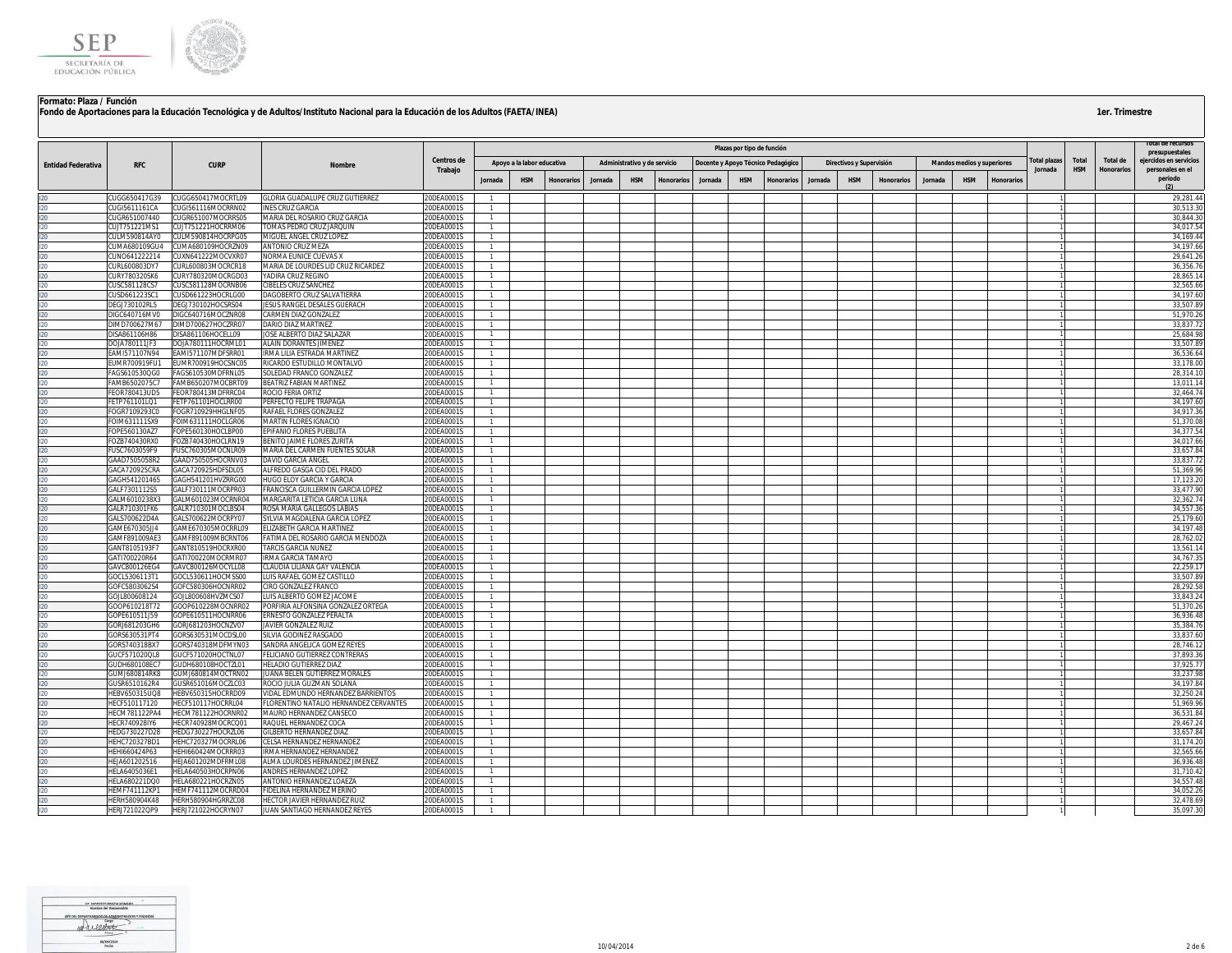

|                           |                                |                                          |                                                                      |                          |                |                            |                   |         |                              |                   |         |                            |                                    |         |                          |            |         |                                   |            |                        |                     |                               | otal de recurso:                           |
|---------------------------|--------------------------------|------------------------------------------|----------------------------------------------------------------------|--------------------------|----------------|----------------------------|-------------------|---------|------------------------------|-------------------|---------|----------------------------|------------------------------------|---------|--------------------------|------------|---------|-----------------------------------|------------|------------------------|---------------------|-------------------------------|--------------------------------------------|
|                           |                                |                                          |                                                                      |                          |                |                            |                   |         |                              |                   |         | Plazas por tipo de función |                                    |         |                          |            |         |                                   |            |                        |                     |                               | presupuestales                             |
| <b>Entidad Federativa</b> | <b>RFC</b>                     | <b>CURP</b>                              | <b>Nombre</b>                                                        | Centros de<br>Trabajo    |                | Apoyo a la labor educativa |                   |         | Administrativo y de servicio |                   |         |                            | Docente y Apoyo Técnico Pedagógico |         | Directivos y Supervisión |            |         | <b>Mandos medios y superiores</b> |            | otal plazas<br>Jornada | Total<br><b>HSM</b> | Total de<br><b>Honorarios</b> | ejercidos en servicios<br>personales en el |
|                           |                                |                                          |                                                                      |                          | Jornada        | <b>HSM</b>                 | <b>Honorarios</b> | Jornada | <b>HSM</b>                   | <b>Honorarios</b> | Jornada | <b>HSM</b>                 | <b>Honorarios</b>                  | Jornada | <b>HSM</b>               | Honorarios | Jornada | <b>HSM</b>                        | Honorarios |                        |                     |                               | periodo                                    |
|                           |                                |                                          |                                                                      |                          |                |                            |                   |         |                              |                   |         |                            |                                    |         |                          |            |         |                                   |            |                        |                     |                               |                                            |
|                           | HESD620525LU7<br>ESN780925235  | HESD620525MOCRNM06<br>HESN780925MBCRLR16 | DOMITILA HERNANDEZ SANCHEZ<br>NORMA HERNANDEZ SOLIS                  | 20DEA0001S<br>20DEA0001S |                |                            |                   |         |                              |                   |         |                            |                                    |         |                          |            |         |                                   |            |                        |                     |                               | 32,819.99<br>23,954.9                      |
|                           | <b>HETC620302EK6</b>           | HETC620302HOCRLR04                       | CRISTOBAL HERNANDEZ TOLEDO                                           | 20DEA0001S               |                |                            |                   |         |                              |                   |         |                            |                                    |         |                          |            |         |                                   |            |                        |                     |                               | 27,540.24                                  |
|                           | HEZF670206C56                  | HEZF670206HOCRRL06                       | FELIPE DE JESUS HEREDIA ZARATE                                       | 20DEA0001S               | $\mathbf{1}$   |                            |                   |         |                              |                   |         |                            |                                    |         |                          |            |         |                                   |            |                        |                     |                               | 32,250.24                                  |
|                           | IISI610524T6A                  | HISI610524MOCPND02                       | IDALIA SONIA OLIVIA HIPOLITO SANTIAGO                                | 20DEA0001S               |                |                            |                   |         |                              |                   |         |                            |                                    |         |                          |            |         |                                   |            |                        |                     |                               | 28,453.2                                   |
|                           | HUGJ740730HP7                  | HUGJ740730HOCRRN05                       | JUAN PABLO HURTADO GARCIA                                            | 20DEA0001S               | -1.            |                            |                   |         |                              |                   |         |                            |                                    |         |                          |            |         |                                   |            |                        |                     |                               | 21,751.26                                  |
|                           | JAOE570420U37                  | JAOE570420MOCRRL05                       | ELIA JARQUIN ORTIZ                                                   | 20DEA0001S               |                |                            |                   |         |                              |                   |         |                            |                                    |         |                          |            |         |                                   |            |                        |                     |                               | 25,454.38                                  |
|                           | JASA531102HS5                  | JASA531102MOCCNN00                       | MARIA DE LOS ANGELES JACINTO SANTOS                                  | 20DEA0001S               |                |                            |                   |         |                              |                   |         |                            |                                    |         |                          |            |         |                                   |            |                        |                     |                               | 36,936.48                                  |
|                           | JEMM770413CW5<br>JICE590225TP9 | JEMM770413HOCSJR00<br>JICE590225MOCMBL06 | MARGARITO DE JESUS MEJIA<br>ELVIRA CECILIA JIMENEZ CABALLERO         | 20DEA0001S<br>20DEA0001S |                |                            |                   |         |                              |                   |         |                            |                                    |         |                          |            |         |                                   |            |                        |                     |                               | 36,531.8<br>22,550.7                       |
|                           | JILN681122L83                  | JILN681122MOCMPR01                       | NORMA ISABEL JIMENEZ LOPEZ                                           | 20DEA0001S               | $\mathbf{1}$   |                            |                   |         |                              |                   |         |                            |                                    |         |                          |            |         |                                   |            |                        |                     |                               | 51,370.26                                  |
|                           | JIME5207231N4                  | JIME520723MOCMRL02                       | ELDA JIMENEZ MORGAN                                                  | 20DEA0001S               |                |                            |                   |         |                              |                   |         |                            |                                    |         |                          |            |         |                                   |            |                        |                     |                               | 31,174.12                                  |
|                           | IPE670915175                   | JIPE670915MOCMCV00                       | EVA MIRTHALA JIMENEZ PACHECO                                         | 20DEA0001S               |                |                            |                   |         |                              |                   |         |                            |                                    |         |                          |            |         |                                   |            |                        |                     |                               | 33,837.7                                   |
|                           | JIPR770214DV3                  | IIPR770214HOCMXB07                       | ROBERTO JIMENEZ PIÑON                                                | 20DEA0001S               | $\mathbf{1}$   |                            |                   |         |                              |                   |         |                            |                                    |         |                          |            |         |                                   |            |                        |                     |                               | 33.357.94                                  |
|                           | JUAJ450414JC1                  | JUAJ450414HOCRRS03                       | JUSTINO JUAREZ ARAGON                                                | 20DEA0001S               |                |                            |                   |         |                              |                   |         |                            |                                    |         |                          |            |         |                                   |            |                        |                     |                               | 30,720.84                                  |
|                           | JUPO750613A1A                  | JUPO750613HOCRCS06                       | OSVALDO ANTONIO JUAREZ PICHARDO                                      | 20DEA0001S               |                |                            |                   |         |                              |                   |         |                            |                                    |         |                          |            |         |                                   |            |                        |                     |                               | 24,793.35                                  |
|                           | JUVA7606132K6<br>(AGX620119557 | JUVA760613MOCRSN02<br>(XGA620119HYNNNL05 | ANTONIA JUAREZ VASQUEZ<br>ALBERTO KANTUN GONZALEZ                    | 20DEA0001S<br>20DEA0001S |                |                            |                   |         |                              |                   |         |                            |                                    |         |                          |            |         |                                   |            |                        |                     |                               | 21.750.42<br>36,536.64                     |
|                           | ECE540605AN2                   | LECE540605MOCNRL06                       | ELOISA JOSEFINA LEON CRUZ                                            | 20DEA0001S               |                |                            |                   |         |                              |                   |         |                            |                                    |         |                          |            |         |                                   |            |                        |                     |                               | 21,750.42                                  |
|                           | IEN6509218R7                   | LIEN650921HOCBSX04                       | NOE LIBORIO ESCAMILLA                                                | 20DEA0001S               |                |                            |                   |         |                              |                   |         |                            |                                    |         |                          |            |         |                                   |            |                        |                     |                               | 34,197.60                                  |
|                           | IMC740127RW4                   | LIMC740127MOCNTC06                       | CICLALI LINARES MATUS                                                | 20DEA0001S               |                |                            |                   |         |                              |                   |         |                            |                                    |         |                          |            |         |                                   |            |                        |                     |                               | 33,297.96                                  |
|                           | OAH641025SN2                   | LOAH641025HOCPNC08                       | <b>HECTOR LOPEZ ANTONIO</b>                                          | 20DEA0001S               | $\mathbf{1}$   |                            |                   |         |                              |                   |         |                            |                                    |         |                          |            |         |                                   |            |                        |                     |                               | 35.067.1                                   |
|                           | LOAR670604CT0                  | LOAR670604MOCPNT05                       | RUTILIA LOPEZ ANTONIO                                                | 20DEA0001S               |                |                            |                   |         |                              |                   |         |                            |                                    |         |                          |            |         |                                   |            |                        |                     |                               | 30,031.26                                  |
|                           | OCA681026FT9                   | LXCA681026HOCPSL06                       | ALFREDO CARLOS LOPEZ CASTRO                                          | 20DEA0001S               |                |                            |                   |         |                              |                   |         |                            |                                    |         |                          |            |         |                                   |            |                        |                     |                               | 33,837.7                                   |
|                           | OCG650407U15<br>LOCH780529JC7  | LOCG650407MOCPRD05<br>LOCH780529HOCPRR03 | <b>GUADALUPE LOPEZ CARRASCO</b><br>HIRAM LOPEZ CARRASCO              | 20DEA0001S<br>20DEA0001S | $\mathbf{1}$   |                            |                   |         |                              |                   |         |                            |                                    |         |                          |            |         |                                   |            |                        |                     |                               | 37.277.4<br>33,297.9                       |
|                           | LOGA6810026G2                  | LOGA681002HOCPRN09                       | ANDRES LOPEZ GARCIA                                                  | 20DEA0001S               |                |                            |                   |         |                              |                   |         |                            |                                    |         |                          |            |         |                                   |            |                        |                     |                               | 35,097.24                                  |
|                           | OGJ5909045I0                   | LOGJ590904HOCPMM07                       | JAIME LOPEZ GOMEZ                                                    | 20DEA0001S               |                |                            |                   |         |                              |                   |         |                            |                                    |         |                          |            |         |                                   |            |                        |                     |                               | 34,707.49                                  |
|                           | OGJ6502272F3                   | LOGJ650227HOCPLL02                       | JULIO CESAR LOPEZ GALVEZ                                             | 20DEA0001S               |                |                            |                   |         |                              |                   |         |                            |                                    |         |                          |            |         |                                   |            |                        |                     |                               | 30,990.72                                  |
|                           | <b>OGJ680624MYA</b>            | LOGJ680624HOCPNN02                       | JUAN CARLOS LOPEZ GONZALEZ                                           | 20DEA0001S               | $\mathbf{1}$   |                            |                   |         |                              |                   |         |                            |                                    |         |                          |            |         |                                   |            |                        |                     |                               | 29,228.04                                  |
|                           | LOGV710228F47                  | LOGV710228HOCPNC05                       | VICTOR LOPEZ GUENDOLAIN                                              | 20DEA0001S               |                |                            |                   |         |                              |                   |         |                            |                                    |         |                          |            |         |                                   |            |                        |                     |                               | 31,410.66                                  |
|                           | OHB710520M68                   | LOHB710520MDFPRT05                       | BEATRIZ LOPEZ HERNANDEZ                                              | 20DEA0001S               | $\mathbf{1}$   |                            |                   |         |                              |                   |         |                            |                                    |         |                          |            |         |                                   |            |                        |                     |                               | 8,561.66                                   |
|                           | OHT671003KL7<br>OHV7401254GA   | LOHT671003MOCPRR02<br>LOHV740125MOCPRR00 | <b>TERESITA DE JESUS LOPEZ HERNANDEZ</b><br>VIRGINIA LOPEZ HERNANDEZ | 20DEA0001S<br>20DEA0001S |                |                            |                   |         |                              |                   |         |                            |                                    |         |                          |            |         |                                   |            |                        |                     |                               | 32,043.90<br>34,137.62                     |
|                           | LOLA700424Q88                  | LOLA700424HOCPPL03                       | ALEJANDRO LOPEZ LOPEZ                                                | 20DEA0001S               |                |                            |                   |         |                              |                   |         |                            |                                    |         |                          |            |         |                                   |            |                        |                     |                               | 35,097.24                                  |
|                           | OLR711207D61                   | LOLR711207MOCPSC08                       | ROCELIA LOPEZ LUIS                                                   | 20DEA0001S               |                |                            |                   |         |                              |                   |         |                            |                                    |         |                          |            |         |                                   |            |                        |                     |                               | 32,325.2                                   |
|                           | OLT6312289C4                   | LOLT631228MOCPSF08                       | <b>TEOFILA LOPEZ LUIS</b>                                            | 20DEA0001S               | 1.             |                            |                   |         |                              |                   |         |                            |                                    |         |                          |            |         |                                   |            |                        |                     |                               | 35,457.1                                   |
|                           | .OMF6504039G1                  | LOMF650403MOCPJR07                       | FRANCISCA OFELIA LOPEZ MEJIA                                         | 20DEA0001S               |                |                            |                   |         |                              |                   |         |                            |                                    |         |                          |            |         |                                   |            |                        |                     |                               | 33,987.67                                  |
|                           | LOOC700725679                  | LOOC700725MOCPRL09                       | CLAUDIA DEL CARMEN LOPEZ OROZCO                                      | 20DEA0001S               |                |                            |                   |         |                              |                   |         |                            |                                    |         |                          |            |         |                                   |            |                        |                     |                               | 31,478.44                                  |
|                           | OOE720214D52                   | LOOE720214MOCPRR06                       | ERIKA PATRICIA LOPEZ OROZCO                                          | 20DEA0001S<br>20DEA0001S | $\mathbf{1}$   |                            |                   |         |                              |                   |         |                            |                                    |         |                          |            |         |                                   |            |                        |                     |                               | 32.290.6                                   |
|                           | ORC680527NR8<br>LORG610918UD7  | ORC680527MOCPMT02<br>LORG610918HOCPDN07  | CATALINA SOCORRO LOPEZ RAMIREZ<br><b>GENARO LOPEZ RODRIGUEZ</b>      | 20DEA0001S               |                |                            |                   |         |                              |                   |         |                            |                                    |         |                          |            |         |                                   |            |                        |                     |                               | 4,520.3<br>36.536.64                       |
|                           | ORM7604023L3                   | LORM760402HOCPJZ04                       | MIZRAIM LOPEZ ROJAS                                                  | 20DEA0001S               |                |                            |                   |         |                              |                   |         |                            |                                    |         |                          |            |         |                                   |            |                        |                     |                               | 17,123.32                                  |
|                           | OSE641115LZ7                   | LOSE641115MOCPNL01                       | ELPIDIA LOPEZ SANTIAGO                                               | 20DEA0001S               | $\overline{1}$ |                            |                   |         |                              |                   |         |                            |                                    |         |                          |            |         |                                   |            |                        |                     |                               | 32,043.90                                  |
|                           | OST640114FJ9                   | LOST640114MOCPRR01                       | MARIA TERESA LOPEZ SORIANO                                           | 20DEA0001S               | $\mathbf{1}$   |                            |                   |         |                              |                   |         |                            |                                    |         |                          |            |         |                                   |            |                        |                     |                               | 27.168.00                                  |
|                           | LOVE741027LG9                  | LOVE741027HOCPLD04                       | EDUARDO REY LOPEZ VILLAVICENCIO                                      | 20DEA0001S               |                |                            |                   |         |                              |                   |         |                            |                                    |         |                          |            |         |                                   |            |                        |                     |                               | 21,750.42                                  |
|                           | OVJ640412H41                   | LOVJ640412MOCPSL00                       | JULIA LOPEZ VASQUEZ                                                  | 20DEA0001S               |                |                            |                   |         |                              |                   |         |                            |                                    |         |                          |            |         |                                   |            |                        |                     |                               | 30.596.7                                   |
|                           | UGA5910015F6<br>USS681111QD6   | UGA591001HOCNRN02<br>LUSS681111MOCSNY01  | ANGEL LUNA GARCIA<br>SYLVIA VICTORIA LUIS SANTOS                     | 20DEA0001S<br>20DEA0001S |                |                            |                   |         |                              |                   |         |                            |                                    |         |                          |            |         |                                   |            |                        |                     |                               | 34,497.50<br>31,406.1                      |
|                           | MACE610812JD7                  | MACE610812MOCTRL01                       | ELENA MATUS CRUZ                                                     | 20DEA0001S               |                |                            |                   |         |                              |                   |         |                            |                                    |         |                          |            |         |                                   |            |                        |                     |                               | 33,043.78                                  |
|                           | MACU540516K44                  | MACU540516HOCTYB00                       | UBALDO MATIAS CAYETANO                                               | 20DEA0001S               |                |                            |                   |         |                              |                   |         |                            |                                    |         |                          |            |         |                                   |            |                        |                     |                               | 35,517.18                                  |
|                           | MAGD530225JB0                  | MAGD530225MOCNLL02                       | DALIA VICTORIA MANZANARES GIL                                        | 20DEA0001S               |                |                            |                   |         |                              |                   |         |                            |                                    |         |                          |            |         |                                   |            |                        |                     |                               | 30.882.42                                  |
|                           | MAGP710531ST2                  | MAGP710531MOCRRT08                       | PETRONILA MARTINEZ GARCIA                                            | 20DEA0001S               | $\mathbf{1}$   |                            |                   |         |                              |                   |         |                            |                                    |         |                          |            |         |                                   |            |                        |                     |                               | 34,017.66                                  |
|                           | MALC530727D52                  | MALC530727HOCRSL07                       | CELESTINO MARTINEZ LUIS                                              | 20DEA0001S               |                |                            |                   |         |                              |                   |         |                            |                                    |         |                          |            |         |                                   |            |                        |                     |                               | 51,894.96                                  |
|                           | MALD570609T63                  | MALD570609MOCRPL05                       | <b>DALILA MARTINEZ LOPEZ</b>                                         | 20DEA0001S               |                |                            |                   |         |                              |                   |         |                            |                                    |         |                          |            |         |                                   |            |                        |                     |                               | 27,810.66                                  |
|                           | VIALN581029GV3                 | MALN581029HOCRPR05<br>MAMA650103HCSRNB06 | NARCISO ELOY MARCIAL LOPEZ                                           | 20DEA0001S<br>20DEA0001S |                |                            |                   |         |                              |                   |         |                            |                                    |         |                          |            |         |                                   |            |                        |                     |                               | 34,079.50<br>32,879.9                      |
|                           | MAMA6501036V4<br>MAMC6609242V3 | MAMC660924MOCRRR06                       | ABEL MARTINEZ MUNDO<br>MARIA DEL CARMEN MARTINEZ MARTINEZ            | 20DEA0001S               |                |                            |                   |         |                              |                   |         |                            |                                    |         |                          |            |         |                                   |            |                        |                     |                               | 28,986.06                                  |
|                           | VIAMX720608I93                 | MXME720608MOCRTS02                       | ESPERANZA MARTINEZ MATUS                                             | 20DEA0001S               |                |                            |                   |         |                              |                   |         |                            |                                    |         |                          |            |         |                                   |            |                        |                     |                               | 28,067.82                                  |
|                           | MAPC700724R58                  | MAPC700724MOCRRR08                       | MARIA CRISTINA MARTINEZ PEREZ                                        | 20DEA0001S               |                |                            |                   |         |                              |                   |         |                            |                                    |         |                          |            |         |                                   |            |                        |                     |                               | 35.097.24                                  |
|                           | MAPE6206013R5                  | MAXP620601HOCRXD07                       | PEDRO MARTINEZ X                                                     | 20DEA0001S               |                |                            |                   |         |                              |                   |         |                            |                                    |         |                          |            |         |                                   |            |                        |                     |                               | 32,610.06                                  |
|                           | MAPF580215Q33                  | MAPF580215HOCRRS00                       | <b>FAUSTINO MARTINEZ PEREZ</b>                                       | 20DEA0001S               |                |                            |                   |         |                              |                   |         |                            |                                    |         |                          |            |         |                                   |            |                        |                     |                               | 35.277.18                                  |
|                           | MAPT670924LK2                  | MAPT670924MOCRRR09                       | <b>TEREZA MARTINEZ PEREZ</b>                                         | 20DEA0001S               |                |                            |                   |         |                              |                   |         |                            |                                    |         |                          |            |         |                                   |            |                        |                     |                               | 34,527.49                                  |
|                           | MAQL560814GK3                  | MAQL560814HOCRRS03                       | JOSE LUIS MARTINEZ QUIROZ                                            | 20DEA0001S               | $\overline{1}$ |                            |                   |         |                              |                   |         |                            |                                    |         |                          |            |         |                                   |            |                        |                     |                               | 28,335.06                                  |

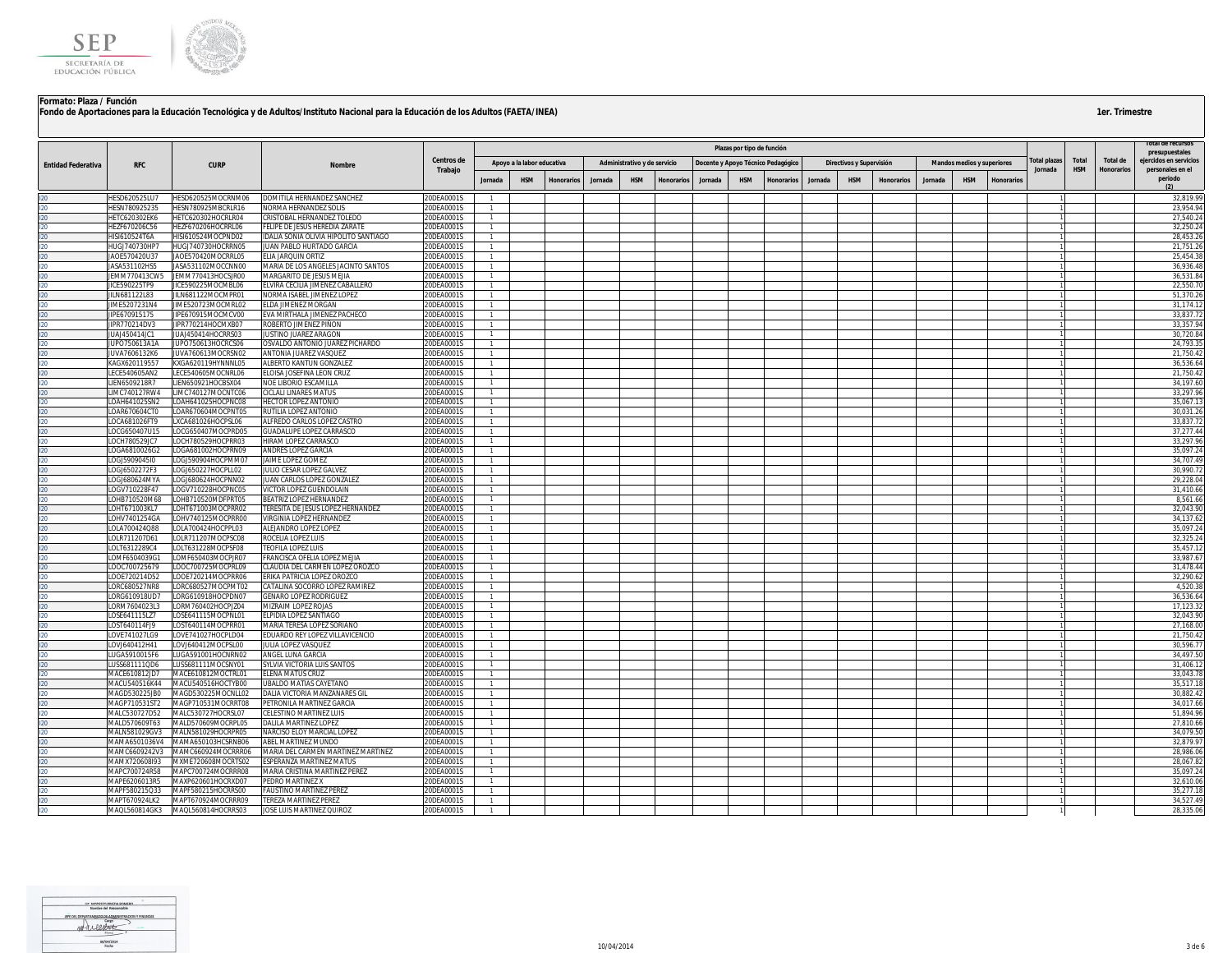

|                           |                                |                                          |                                                                      |                          |                                  |                            |                   |         |                              |                   |         |                            |                                    |         |                          |                   |         |                                   |                   |             |            |                   | i otal de recursos                       |
|---------------------------|--------------------------------|------------------------------------------|----------------------------------------------------------------------|--------------------------|----------------------------------|----------------------------|-------------------|---------|------------------------------|-------------------|---------|----------------------------|------------------------------------|---------|--------------------------|-------------------|---------|-----------------------------------|-------------------|-------------|------------|-------------------|------------------------------------------|
|                           |                                |                                          |                                                                      | Centros de               |                                  |                            |                   |         |                              |                   |         | Plazas por tipo de función |                                    |         |                          |                   |         |                                   |                   | otal plazas | Total      | Total de          | presupuestales<br>ejercidos en servicios |
| <b>Entidad Federativa</b> | <b>RFC</b>                     | <b>CURP</b>                              | Nombre                                                               | Trabajo                  |                                  | Apoyo a la labor educativa |                   |         | Administrativo y de servicio |                   |         |                            | Docente y Apoyo Técnico Pedagógico |         | Directivos y Supervisión |                   |         | <b>Mandos medios y superiores</b> |                   | Jornada     | <b>HSM</b> | <b>Honorarios</b> | personales en el                         |
|                           |                                |                                          |                                                                      |                          | <b>Jornada</b>                   | <b>HSM</b>                 | <b>Honorarios</b> | Jornada | <b>HSM</b>                   | <b>Honorarios</b> | Jornada | <b>HSM</b>                 | <b>Honorarios</b>                  | Jornada | <b>HSM</b>               | <b>Honorarios</b> | Jornada | <b>HSM</b>                        | <b>Honorarios</b> |             |            |                   | periodo                                  |
|                           | MARI780504T25                  | MARI780504HOCRSV08                       | <b>IVAN MARTINEZ RIOS</b>                                            | 20DEA0001S               |                                  |                            |                   |         |                              |                   |         |                            |                                    |         |                          |                   |         |                                   |                   |             |            |                   | 33,717.80                                |
|                           | MARS730806MF6                  | MARS730806HOCTDL04                       | SALVADOR ANGEL MATA RODRIGUEZ                                        | 20DEA0001S               |                                  |                            |                   |         |                              |                   |         |                            |                                    |         |                          |                   |         |                                   |                   |             |            |                   | 34.527.49                                |
|                           | MART680521QJ3                  | MART680521MOCRJR01                       | <b>FRINIDAD VALENTINA MARTINEZ ROJAS</b>                             | 20DEA0001S               |                                  |                            |                   |         |                              |                   |         |                            |                                    |         |                          |                   |         |                                   |                   |             |            |                   | 26,014.9                                 |
|                           | MASA8211255H7                  | MASA821125HOCRLB04                       | ABEL MARTINEZ SALINAS                                                | 20DEA0001S               | $\overline{1}$                   |                            |                   |         |                              |                   |         |                            |                                    |         |                          |                   |         |                                   |                   |             |            |                   | 31,498.56                                |
|                           | MASV6410089C0                  | MASV641008HOCRYC01                       | VICENTE MARTINEZ SAYNES                                              | 20DEA0001S               |                                  |                            |                   |         |                              |                   |         |                            |                                    |         |                          |                   |         |                                   |                   |             |            |                   | 33,627.85                                |
|                           | MEDJ630930RG6                  | MEDJ630930HOCRZR00                       | JERONIMO MANUEL MERINO DIAZ                                          | 20DEA0001S               |                                  |                            |                   |         |                              |                   |         |                            |                                    |         |                          |                   |         |                                   |                   |             |            |                   | 33,657.7                                 |
|                           | MEFR840505JP4                  | MEFR840505MOCNNF07                       | RAFAELA MENDOZA FUENTES                                              | 20DEA0001S               | -1                               |                            |                   |         |                              |                   |         |                            |                                    |         |                          |                   |         |                                   |                   |             |            |                   | 22.107.42                                |
|                           | MEGV640826GG1                  | MEGV640826MOCSVR02                       | <b>IRGINIA DACIA MESTAS GUEVARA</b>                                  | 20DEA0001S               | $\overline{1}$                   |                            |                   |         |                              |                   |         |                            |                                    |         |                          |                   |         |                                   |                   |             |            |                   | 35,097.24                                |
|                           | MEHA590212LB0<br>MEHA621215K68 | MEHA590212MOCRRR08<br>MEHA621215HOCNRR01 | AURORA MERINO HERNANDEZ<br>ARTURO TOMAS MENDOZA HERNANDEZ            | 20DEA0001S<br>20DEA0001S | $\overline{1}$                   |                            |                   |         |                              |                   |         |                            |                                    |         |                          |                   |         |                                   |                   |             |            |                   | 30,156.30<br>34,049.5                    |
|                           | MEHG560423FD1                  | MEHG560423MDFNRR07                       | EORGINA JULIA MENDEZ HERNANDEZ                                       | 20DEA0001S               |                                  |                            |                   |         |                              |                   |         |                            |                                    |         |                          |                   |         |                                   |                   |             |            |                   | 51,669.96                                |
|                           | MELE740404JM6                  | MELE740404HOCLPR04                       | RISEL OMAR MELCHOR LOPEZ                                             | 20DEA0001S               |                                  |                            |                   |         |                              |                   |         |                            |                                    |         |                          |                   |         |                                   |                   |             |            |                   | 25.684.98                                |
|                           | MELR631203GX9                  | MELR631203HOCNPL01                       | RAUL ELISEO MENDOZA LOPEZ                                            | 20DEA0001S               |                                  |                            |                   |         |                              |                   |         |                            |                                    |         |                          |                   |         |                                   |                   |             |            |                   | 31,174.20                                |
|                           | MEMG500619699                  | MEMG500619HOCNRR03                       | GERVASIO MENDOZA MARTINEZ                                            | 20DEA0001S               |                                  |                            |                   |         |                              |                   |         |                            |                                    |         |                          |                   |         |                                   |                   |             |            |                   | 34,377.42                                |
|                           | MEMR6511251H5                  | MEMR651125HOCCNB09                       | <b>RUBICEL MECOTT MONTERO</b>                                        | 20DEA0001S               | $\overline{1}$                   |                            |                   |         |                              |                   |         |                            |                                    |         |                          |                   |         |                                   |                   |             |            |                   | 31.350.60                                |
|                           | MESM7010201H1                  | MESM701020MOCNLR06                       | MARTHA ELENA MENDOZA SILVA                                           | 20DEA0001S               | $\overline{1}$                   |                            |                   |         |                              |                   |         |                            |                                    |         |                          |                   |         |                                   |                   |             |            |                   | 33,276.22                                |
|                           | MIMP821215BC6                  | MIMP821215HOCGRB01                       | <b>PABLITO MIGUEL MARTINEZ</b>                                       | 20DEA0001S               | $\overline{1}$                   |                            |                   |         |                              |                   |         |                            |                                    |         |                          |                   |         |                                   |                   |             |            |                   | 22.553.70                                |
|                           | MITG661021CH3                  | VIITG661021MOCRRD01                      | <b>JUADALUPE MIRANDA TERAN</b>                                       | 20DEA0001S               |                                  |                            |                   |         |                              |                   |         |                            |                                    |         |                          |                   |         |                                   |                   |             |            |                   | 35,097.2                                 |
|                           | VIOGG820814NN5                 | VIOGG820814MOCRMB07                      | ABRIELA ROSALBA MORALES GOMEZ                                        | 20DEA0001S               |                                  |                            |                   |         |                              |                   |         |                            |                                    |         |                          |                   |         |                                   |                   |             |            |                   | 4,208.0                                  |
|                           | MOGS5304189F4                  | MOGS530418MOCRRL05                       | SILVIA MORALES GARCIA                                                | 20DEA0001S               |                                  |                            |                   |         |                              |                   |         |                            |                                    |         |                          |                   |         |                                   |                   |             |            |                   | 7,692.80                                 |
|                           | MOHM621223UJ8<br>MOJA420415MA7 | MOHM621223HOCRRN02<br>MOJA420415HOCRVN04 | <b>MANUEL MORGAN HERNANDEZ</b><br>ANASTACIO CRISOFORO MORALES JAVIER | 20DEA0001S<br>20DEA0001S | $\overline{1}$                   |                            |                   |         |                              |                   |         |                            |                                    |         |                          |                   |         |                                   |                   |             |            |                   | 29,311.42<br>25.641.84                   |
|                           | MOMR710104EP3                  | MOMR710104MOCNRS02                       | ROSA MADEL MONTAÑO MARTINEZ                                          | 20DEA0001S               | $\overline{1}$                   |                            |                   |         |                              |                   |         |                            |                                    |         |                          |                   |         |                                   |                   |             |            |                   | 31,950.40                                |
|                           | MOSM630525QJ4                  | MOSM630525MOCNSR04                       | <b>MARCELA MONTERROSA SOSA</b>                                       | 20DEA0001S               | $\overline{1}$                   |                            |                   |         |                              |                   |         |                            |                                    |         |                          |                   |         |                                   |                   |             |            |                   | 36,936.48                                |
|                           | MOSR561221FU1                  | MOSR561221HOCRNB06                       | RUBEN MORALES SANCHEZ                                                | 20DEA0001S               |                                  |                            |                   |         |                              |                   |         |                            |                                    |         |                          |                   |         |                                   |                   |             |            |                   | 33,689.6                                 |
|                           | MOSY610331IY7                  | MOSY610331MOCRNL03                       | <b>OLANDA MORALES SANCHEZ</b>                                        | 20DEA0001S               | $\overline{1}$                   |                            |                   |         |                              |                   |         |                            |                                    |         |                          |                   |         |                                   |                   |             |            |                   | 31,377.1                                 |
|                           | MUZA530105R5A                  | MUZA530105MOCRRM05                       | AMALIA SOLEDAD MURCIO ZARATE                                         | 20DEA0001S               | $\overline{1}$                   |                            |                   |         |                              |                   |         |                            |                                    |         |                          |                   |         |                                   |                   |             |            |                   | 32.391.7                                 |
|                           | MUZJ560419IG8                  | MUZJ560419HOCRRS01                       | USTINO RENE MURCIO ZARATE                                            | 20DEA0001S               |                                  |                            |                   |         |                              |                   |         |                            |                                    |         |                          |                   |         |                                   |                   |             |            |                   | 36,536.5                                 |
|                           | VAAA5504088Z3                  | NAAA550408HOCVRL07                       | <b>ILBERTO NAVA ARMENGOL</b>                                         | 20DEA0001S               |                                  |                            |                   |         |                              |                   |         |                            |                                    |         |                          |                   |         |                                   |                   |             |            |                   | 36,536.64                                |
|                           | NAGS6806277IA                  | NAGS680627MOCVRC07                       | SOCORRO NAVARRO GARCIA                                               | 20DEA0001S               | $\overline{1}$                   |                            |                   |         |                              |                   |         |                            |                                    |         |                          |                   |         |                                   |                   |             |            |                   | 30.019.60                                |
|                           | NAJO820513M93                  | NAJO820513MOCRRB09                       | OBDULIA NARANJO JARQUIN                                              | 20DEA0001S               | $\overline{1}$                   |                            |                   |         |                              |                   |         |                            |                                    |         |                          |                   |         |                                   |                   |             |            |                   | 23,954.94                                |
|                           | NOME570303EB1                  | NOME570303MOCLNV02                       | VELIA DEVORA NOLASCO MENDEZ                                          | 20DEA0001S               | $\overline{1}$                   |                            |                   |         |                              |                   |         |                            |                                    |         |                          |                   |         |                                   |                   |             |            |                   | 32,565.66                                |
|                           | DASL630910SA3                  | DASL630910HOCRNS07                       | UIS ANGEL ORDAZ SANTIAGO<br><b>UAN OJEDA CRUZ</b>                    | 20DEA0001S               |                                  |                            |                   |         |                              |                   |         |                            |                                    |         |                          |                   |         |                                   |                   |             |            |                   | 33,687.82                                |
|                           | DECJ830320783<br>DEMC691208V13 | DECJ830320HOCJRN02<br>OEMC691208MOCJNN04 | CONCEPCION AURORA OJEDA MENDEZ                                       | 20DEA0001S<br>20DEA0001S | $\overline{1}$                   |                            |                   |         |                              |                   |         |                            |                                    |         |                          |                   |         |                                   |                   |             |            |                   | 25,684.98<br>23,232.00                   |
|                           | DERA58010634A                  | DERA580106MOCRMM16                       | AMELIA REINA ORTEGA RAMIREZ                                          | 20DEA0001S               |                                  |                            |                   |         |                              |                   |         |                            |                                    |         |                          |                   |         |                                   |                   |             |            |                   | 33,837.72                                |
|                           | DIPJ690319IK2                  | 01PJ690319MOCRNS06                       | <b>OSEFA ORTIZ PANTOJA</b>                                           | 20DEA0001S               |                                  |                            |                   |         |                              |                   |         |                            |                                    |         |                          |                   |         |                                   |                   |             |            |                   | 34.557.48                                |
|                           | OIPL630211I76                  | OIPL630211MOCRRR00                       | OURDES ORTIZ PEREZ                                                   | 20DEA0001S               | $\overline{1}$                   |                            |                   |         |                              |                   |         |                            |                                    |         |                          |                   |         |                                   |                   |             |            |                   | 35,127.23                                |
|                           | OIRE5802056H6                  | OIRE580205HOCRBD09                       | <b>DUARDO FELIPE ORTIZ ROBLES</b>                                    | 20DEA0001S               | $\overline{1}$                   |                            |                   |         |                              |                   |         |                            |                                    |         |                          |                   |         |                                   |                   |             |            |                   | 31,350.60                                |
|                           | OOCR650213L68                  | OOCR650213HOCRSB03                       | ROBERTO OROZCO CASTILLO                                              | 20DEA0001S               | $\overline{1}$                   |                            |                   |         |                              |                   |         |                            |                                    |         |                          |                   |         |                                   |                   |             |            |                   | 29,277.2                                 |
|                           | OOLI721127RE9                  | DOL1721127MOCRPS05                       | SELA OROZCO LOPEZ                                                    | 20DEA0001S               |                                  |                            |                   |         |                              |                   |         |                            |                                    |         |                          |                   |         |                                   |                   |             |            |                   | 34,017.6                                 |
|                           | OORJ780525SY7                  | OORJ780525HOCSSR02                       | ORGE RICARDO OSORIO RASCON                                           | 20DEA0001S               | $\overline{1}$                   |                            |                   |         |                              |                   |         |                            |                                    |         |                          |                   |         |                                   |                   |             |            |                   | 51.370.0                                 |
|                           | PACI710506QF6                  | PACI710506MOCSNS03                       | SABEL PASTOR CONTRERAS                                               | 20DEA0001S               | $\overline{1}$                   |                            |                   |         |                              |                   |         |                            |                                    |         |                          |                   |         |                                   |                   |             |            |                   | 26,014.92                                |
|                           | PAMF480530GR1                  | PAMF480530HOCCXR07                       | ERNANDO LUIS PACHECO MUÑOZ                                           | 20DEA0001S               |                                  |                            |                   |         |                              |                   |         |                            |                                    |         |                          |                   |         |                                   |                   |             |            |                   | 30,335.28                                |
|                           | PAML7306075K6<br>PAPN7601148Z2 | AML730607HOCDLS00<br>PAPN760114MOCTRL00  | OSE LUIS PADILLA MILAN<br>NELLY MINERVA PATIÑO PORRAS                | 20DEA0001S<br>20DEA0001S | $\overline{1}$<br>$\overline{1}$ |                            |                   |         |                              |                   |         |                            |                                    |         |                          |                   |         |                                   |                   |             |            |                   | 33.657.84<br>25,331.66                   |
|                           | PARC800406ES5                  | PARC800406HOCCML00                       | CELSO PACHECO RAMIREZ                                                | 20DEA0001S               | $\overline{1}$                   |                            |                   |         |                              |                   |         |                            |                                    |         |                          |                   |         |                                   |                   |             |            |                   | 33,657.84                                |
|                           | PARI7302013PI                  | PARI730201HOCCMG07                       | <b>GNACIO PACHECO RAMIREZ</b>                                        | 20DEA0001S               |                                  |                            |                   |         |                              |                   |         |                            |                                    |         |                          |                   |         |                                   |                   |             |            |                   | 22,601.90                                |
|                           | PECL551009399                  | PECL551009HOCXBS05                       | UIS JAIME PEÑA CABALLERO                                             | 20DEA0001S               | $\overline{1}$                   |                            |                   |         |                              |                   |         |                            |                                    |         |                          |                   |         |                                   |                   |             |            |                   | 51,369.96                                |
|                           | PEGA650720P30                  | PEGA650720MOCRRZ09                       | AZALIA PEREZ GUERRA                                                  | 20DEA0001S               | $\overline{1}$                   |                            |                   |         |                              |                   |         |                            |                                    |         |                          |                   |         |                                   |                   |             |            |                   | 32,610.06                                |
|                           | PEGL650921NC8                  | PEGL650921HOCRRS04                       | UIS ARTURO PEREZ GARCIA                                              | 20DEA0001S               |                                  |                            |                   |         |                              |                   |         |                            |                                    |         |                          |                   |         |                                   |                   |             |            |                   | 51,970.0                                 |
|                           | PEHR670102NS8                  | EHR670102MOCRRS06                        | OSA ELVA PEREZ HERNANDEZ                                             | 20DEA0001S               |                                  |                            |                   |         |                              |                   |         |                            |                                    |         |                          |                   |         |                                   |                   |             |            |                   | 32,005.0                                 |
|                           | PELP621007PX6                  | PELP621007HOCRPD07                       | <b>PEDRO MARCOS PEREZ LOPEZ</b>                                      | 20DEA0001S               | $\overline{1}$                   |                            |                   |         |                              |                   |         |                            |                                    |         |                          |                   |         |                                   |                   |             |            |                   | 35.097.24                                |
|                           | PELU6001079G5                  | PEXL600107HOCRXC02                       | UCIANO JULIAN PEREZ X                                                | 20DEA0001S               | $\overline{1}$                   |                            |                   |         |                              |                   |         |                            |                                    |         |                          |                   |         |                                   |                   |             |            |                   | 34,527.49                                |
|                           | PEPE620429G29                  | PEXP620429HOCRXD07                       | <b>PEDRO PEREZ X</b>                                                 | 20DEA0001S               | $\overline{1}$                   |                            |                   |         |                              |                   |         |                            |                                    |         |                          |                   |         |                                   |                   |             |            |                   | 51,970.26                                |
|                           | PESN780206KR8                  | PESN780206MOCRNR08                       | <b>VORMA PEREZ SANCHEZ</b>                                           | 20DEA0001S               |                                  |                            |                   |         |                              |                   |         |                            |                                    |         |                          |                   |         |                                   |                   |             |            |                   | 25,684.98                                |
|                           | PICM561128GZ3<br>PIRM620327RA8 | ICM561128MOCNSR03                        | AARISELA PINEDA CASTILLO                                             | 20DEA0001S<br>20DEA0001S | $\overline{1}$<br>$\overline{1}$ |                            |                   |         |                              |                   |         |                            |                                    |         |                          |                   |         |                                   |                   |             |            |                   | 33.837.7<br>51.370.2                     |
|                           | POCN690525Q68                  | PIRM620327HOCNMD07<br>OCN690525MCCTND06  | MODESTO PINEDA ROMERO<br>IIDELVIA MARGARITA POOT CANUI               | 20DEA0001S               |                                  |                            |                   |         |                              |                   |         |                            |                                    |         |                          |                   |         |                                   |                   |             |            |                   | 38,378.5                                 |
|                           | POVV6309058X8                  | OVV630905MOCBLR10                        | IRGINIA SELIFLOR POBLANO VILLALOBOS                                  | 20DEA0001S               |                                  |                            |                   |         |                              |                   |         |                            |                                    |         |                          |                   |         |                                   |                   |             |            |                   | 34.197.60                                |
|                           | RAAF6506115R3                  | RAAF650611MOCMZS03                       | AUSTINA RAMIREZ AZCONA                                               | 20DEA0001S               | $\overline{1}$                   |                            |                   |         |                              |                   |         |                            |                                    |         |                          |                   |         |                                   |                   |             |            |                   | 33.297.96                                |
|                           | RAAM6703046T9                  | RAAM670304MOCMNN08                       | MANUELA RAMIREZ ANTONIO                                              | 20DEA0001S               | $\overline{1}$                   |                            |                   |         |                              |                   |         |                            |                                    |         |                          |                   |         |                                   |                   |             |            |                   | 36,277.18                                |
|                           | RABA5711301BA                  | RABA571130MOCMRN02                       | <b>ANDREA RAMOS BURGUET</b>                                          | 20DEA0001S               | $\overline{1}$                   |                            |                   |         |                              |                   |         |                            |                                    |         |                          |                   |         |                                   |                   |             |            |                   | 29,201.27                                |
|                           | RACA610804GA3                  | RACA610804HOCMSL01                       | ALBERTO RAMOS CASAS                                                  | 20DEA0001S               |                                  |                            |                   |         |                              |                   |         |                            |                                    |         |                          |                   |         |                                   |                   |             |            |                   | 35,277.18                                |

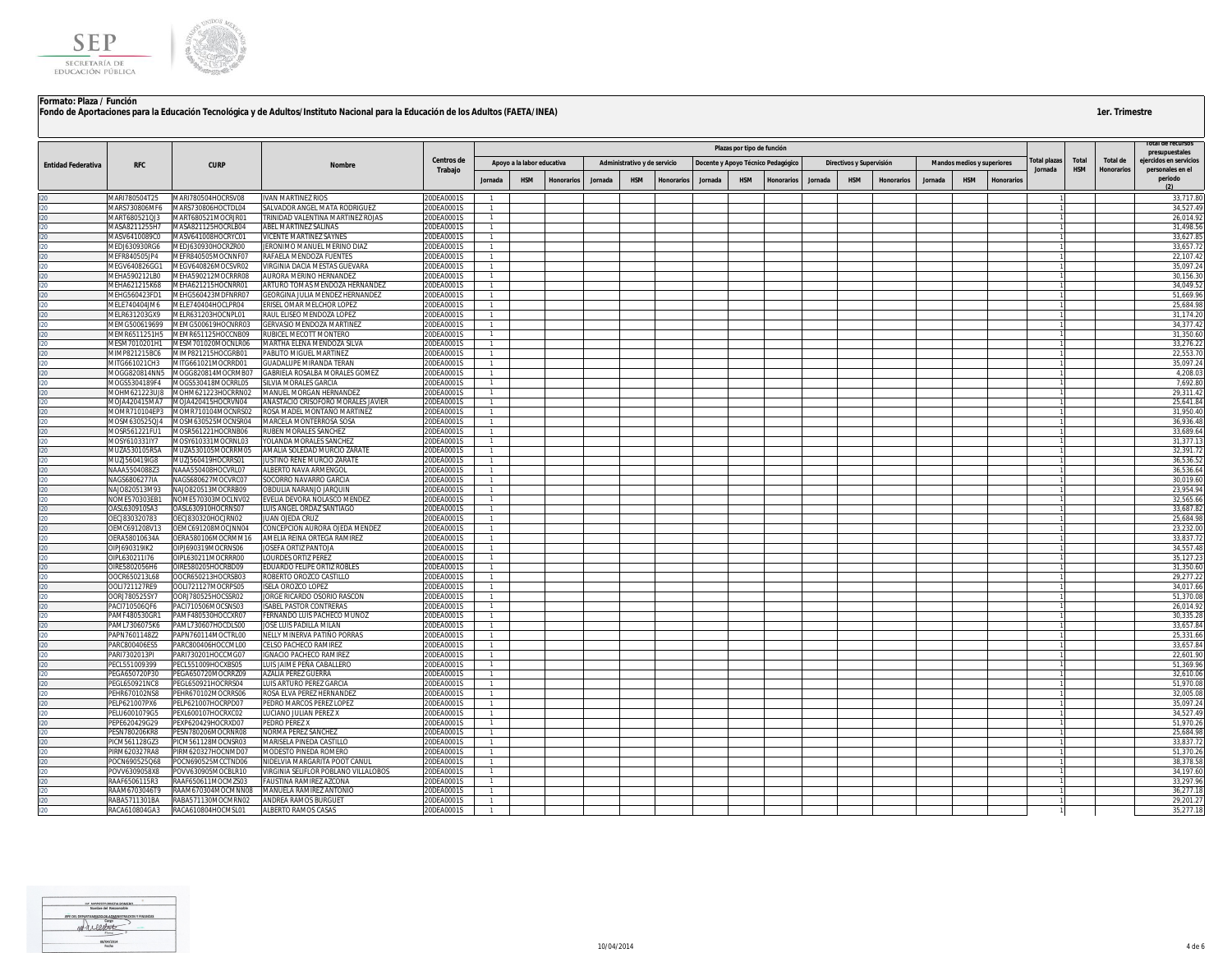

|                           |                                |                                          |                                                              | Centros de               |                                  |                            |                   |         |                              |            |                                    | Plazas por tipo de función |            |         |                          |                   |         |                                   |                   |                        |                     |                               | presupuestales                             |
|---------------------------|--------------------------------|------------------------------------------|--------------------------------------------------------------|--------------------------|----------------------------------|----------------------------|-------------------|---------|------------------------------|------------|------------------------------------|----------------------------|------------|---------|--------------------------|-------------------|---------|-----------------------------------|-------------------|------------------------|---------------------|-------------------------------|--------------------------------------------|
| <b>Entidad Federativa</b> | <b>RFC</b>                     | <b>CURP</b>                              | Nombre                                                       | Trabajo                  |                                  | Apoyo a la labor educativa |                   |         | Administrativo y de servicio |            | Docente y Apoyo Técnico Pedagógico |                            |            |         | Directivos y Supervisión |                   |         | <b>Mandos medios y superiores</b> |                   | otal plazas<br>Jornada | Total<br><b>HSM</b> | Total de<br><b>Honorarios</b> | ejercidos en servicios<br>personales en el |
|                           |                                |                                          |                                                              |                          | Jornada                          | <b>HSM</b>                 | <b>Honorarios</b> | Jornada | <b>HSM</b>                   | Honorarios | Jornada                            | <b>HSM</b>                 | Honorarios | Jornada | <b>HSM</b>               | <b>Honorarios</b> | Jornada | <b>HSM</b>                        | <b>Honorarios</b> |                        |                     |                               | periodo                                    |
|                           | RACD610701TU6                  | RACD610701MOCMRR07                       | DORA MARTHA RAMIREZ CRUZ                                     | 20DEA0001S               |                                  |                            |                   |         |                              |            |                                    |                            |            |         |                          |                   |         |                                   |                   |                        |                     |                               | 35,856.96                                  |
|                           | RALI650221AV2                  | RALI650221MDFMSS00                       | MARIA ISABEL RAMIREZ LUIS                                    | 20DEA0001S               |                                  |                            |                   |         |                              |            |                                    |                            |            |         |                          |                   |         |                                   |                   |                        |                     |                               | 27,168.00                                  |
|                           | RANE720804PU6                  | RANE720804HOCMCL06                       | ELEUTERIO RAMIREZ NICOLAS                                    | 20DEA0001S               | $\mathbf{1}$                     |                            |                   |         |                              |            |                                    |                            |            |         |                          |                   |         |                                   |                   |                        |                     |                               | 22,177.98                                  |
|                           | RARM560721U6A                  | RARM560721HOCMDR05                       | MARCELINO RAMIREZ RODRIGUEZ                                  | 20DEA0001S               | $\overline{1}$                   |                            |                   |         |                              |            |                                    |                            |            |         |                          |                   |         |                                   |                   |                        |                     |                               | 30,151.09                                  |
|                           | RARV701114HY1                  | RARV701114MOCMMR06                       | VIRGINIA RAMIREZ RAMIREZ                                     | 20DEA0001S               |                                  |                            |                   |         |                              |            |                                    |                            |            |         |                          |                   |         |                                   |                   |                        |                     |                               | 36,151.32                                  |
|                           | RECH560213A20                  | RECH560213HOCYRR00                       | <b>IERIBERTO REYNA CARBALLO</b>                              | 20DEA0001S               | $\mathbf{1}$                     |                            |                   |         |                              |            |                                    |                            |            |         |                          |                   |         |                                   |                   |                        |                     |                               | 32,220.25                                  |
|                           | <b>REMM780401KT7</b>           | REMM780401HOCYRL08                       | MELITON REYES MARTÍNEZ                                       | 20DEA0001S               | $\overline{1}$                   |                            |                   |         |                              |            |                                    |                            |            |         |                          |                   |         |                                   |                   |                        |                     |                               | 51,370.08                                  |
|                           | REPE631210J56<br>RERA700408KA5 | REPE631210MOCYRL02<br>RERA700408HOCYML07 | EULALIA REYES PEREZ<br>ALBERTO BENEDICTO REYES RAMIREZ       | 20DEA0001S<br>20DEA0001S | $\overline{1}$<br>$\overline{1}$ |                            |                   |         |                              |            |                                    |                            |            |         |                          |                   |         |                                   |                   |                        |                     |                               | 30,514.42<br>37,860.94                     |
|                           | RERF640714MT0                  | RERF640714HOCYMR06                       | <b>RANCISCO REYES RAMIREZ</b>                                | 20DEA0001S               |                                  |                            |                   |         |                              |            |                                    |                            |            |         |                          |                   |         |                                   |                   |                        |                     |                               | 37,893.30                                  |
|                           | RESE540714UM8                  | RESE540714HOCYNM03                       | <b>EMILIANO REYES SANTIAGO</b>                               | 20DEA0001S               |                                  |                            |                   |         |                              |            |                                    |                            |            |         |                          |                   |         |                                   |                   |                        |                     |                               | 32,430.1                                   |
|                           | RICA620505356                  | RICA620505MOCSRN09                       | ANGELA RIOS CRUZ                                             | 20DEA0001S               | $\overline{1}$                   |                            |                   |         |                              |            |                                    |                            |            |         |                          |                   |         |                                   |                   |                        |                     |                               | 29,948.76                                  |
|                           | RICF691004R13                  | RICF691004MOCSRR00                       | <b>RANCISCA RIOS CRUZ</b>                                    | 20DEA0001S               | $\overline{1}$                   |                            |                   |         |                              |            |                                    |                            |            |         |                          |                   |         |                                   |                   |                        |                     |                               | 25,025.96                                  |
|                           | RIPM6406108C2                  | RIPM640610HOCSLR06                       | <b>MARGARITO RIOS PALACIOS</b>                               | 20DEA0001S               | $\overline{1}$                   |                            |                   |         |                              |            |                                    |                            |            |         |                          |                   |         |                                   |                   |                        |                     |                               | 38.671.38                                  |
|                           | ROAI6903177G4                  | ROAI690317MOCDRR00                       | IRLANDA GERTRUDIS RODRIGUEZ ARAGON                           | 20DEA0001S               | $\overline{1}$                   |                            |                   |         |                              |            |                                    |                            |            |         |                          |                   |         |                                   |                   |                        |                     |                               | 27.919.84                                  |
|                           | ROCC7903242V1<br>ROCS5611184Q3 | ROCC790324MOCJRT05<br>ROCS561118MOCDRR07 | CATALINA ROJAS CRUZ<br>SERAFINA RODRIGUEZ CRUZ               | 20DEA0001S<br>20DEA0001S | $\overline{1}$<br>$\overline{1}$ |                            |                   |         |                              |            |                                    |                            |            |         |                          |                   |         |                                   |                   |                        |                     |                               | 28,762.02<br>31,174.12                     |
|                           | ROEL640123E63                  | ROXE640123MOCJXL06                       | ELIZABET ROJAS X                                             | ODEA0001S                |                                  |                            |                   |         |                              |            |                                    |                            |            |         |                          |                   |         |                                   |                   |                        |                     |                               | 33,297.96                                  |
|                           | ROHM7109022HA                  | ROHM710902MOCSRR07                       | <b>MIRNA GABRIELA ROSAS HERRERA</b>                          | 20DEA0001S               |                                  |                            |                   |         |                              |            |                                    |                            |            |         |                          |                   |         |                                   |                   |                        |                     |                               | 32,048.46                                  |
|                           | ROVA720415948                  | ROVA720415MOCSLN05                       | ANA LILIA ROSALES VELASCO                                    | 20DEA0001S               |                                  |                            |                   |         |                              |            |                                    |                            |            |         |                          |                   |         |                                   |                   |                        |                     |                               | 29,854.72                                  |
|                           | ROVH580406P33                  | ROVH580406HOCSSM02                       | HUMBERTO JULIAN ROSETTE VASQUEZ                              | 20DEA0001S               |                                  |                            |                   |         |                              |            |                                    |                            |            |         |                          |                   |         |                                   |                   |                        |                     |                               | 30,181.08                                  |
|                           | ROVL500215P51                  | ROVL500215HOCDLM09                       | LAMBERTO RODRIGUEZ VILLASEÑOR                                | ODEA0001S                | $\mathbf{1}$                     |                            |                   |         |                              |            |                                    |                            |            |         |                          |                   |         |                                   |                   |                        |                     |                               | 34.557.48                                  |
|                           | RUCA661218PC4                  | RUCA661218HOCZRD05                       | <b>ADOLFO RUIZ CORTES</b>                                    | 20DEA0001S               | $\overline{1}$                   |                            |                   |         |                              |            |                                    |                            |            |         |                          |                   |         |                                   |                   |                        |                     |                               | 32,790.00                                  |
|                           | RUGB6101106R8                  | RUGB610110HOCZRN06                       | <b>BENITO RUIZ GUERRA</b>                                    | 20DEA0001S               | $\overline{1}$                   |                            |                   |         |                              |            |                                    |                            |            |         |                          |                   |         |                                   |                   |                        |                     |                               | 29,362.02                                  |
|                           | RUVR60030144A<br>SAAM690615DK7 | RUVR600301MOCZLS07                       | ROSENDA LEONOR RUIZ VELASCO                                  | 20DEA0001S<br>20DEA0001S | $\overline{1}$                   |                            |                   |         |                              |            |                                    |                            |            |         |                          |                   |         |                                   |                   |                        |                     |                               | 32,449.70<br>32,819.99                     |
|                           | SACG6309299K0                  | SAAM690615HOCNQG02<br>SACG630929HVZLRN01 | MIGUEL ANGEL SANCHEZ AQUINO<br>GONZALO SALGADO CARBALLO      | 20DEA0001S               | $\overline{1}$                   |                            |                   |         |                              |            |                                    |                            |            |         |                          |                   |         |                                   |                   |                        |                     |                               | 24.945.64                                  |
|                           | SACR540827448                  | SACR540827MOCLSS02                       | ROSALBA SALINAS CASTILLO                                     | 20DEA0001S               |                                  |                            |                   |         |                              |            |                                    |                            |            |         |                          |                   |         |                                   |                   |                        |                     |                               | 29,769.16                                  |
|                           | SAFF701120411                  | SAFF701120MOCNNL09                       | <b>ELISA SANTANA FUENTES</b>                                 | ODEA0001S                |                                  |                            |                   |         |                              |            |                                    |                            |            |         |                          |                   |         |                                   |                   |                        |                     |                               | 33,477.9                                   |
|                           | SAGA640123TV4                  | SAGA640123MOCLIM08                       | AMELIA SALVADOR GIJON                                        | 20DEA0001S               | $\overline{1}$                   |                            |                   |         |                              |            |                                    |                            |            |         |                          |                   |         |                                   |                   |                        |                     |                               | 29.067.42                                  |
|                           | SAGA7006056G4                  | SAGA700605MOCBND04                       | ADELAIDA SABAH GENICO                                        | 20DEA0001S               | $\overline{1}$                   |                            |                   |         |                              |            |                                    |                            |            |         |                          |                   |         |                                   |                   |                        |                     |                               | 29,524.84                                  |
|                           | SAGE5903033T5                  | SAGE590303MOCNZN04                       | ENRIQUETA LEONOR SANCHEZ GUZMAN                              | 20DEA0001S               |                                  |                            |                   |         |                              |            |                                    |                            |            |         |                          |                   |         |                                   |                   |                        |                     |                               | 36,536.64                                  |
|                           | SAGF5810277I0                  | SAGF581027HOCNRR04                       | <b>RUMENCIO SANTIAGO GARCIA</b>                              | ODEA0001S                |                                  |                            |                   |         |                              |            |                                    |                            |            |         |                          |                   |         |                                   |                   |                        |                     |                               | 36,936.48                                  |
|                           | GAGR651023746<br>SAHJ7012204J7 | SAGR651023HOCNML05<br>SAHJ701220HOCNRN00 | RAUL SANTIAGO GOMEZ<br>JUAN JOSE SANTIAGO HERNANDEZ          | ODEA0001S<br>20DEA0001S  | $\overline{1}$                   |                            |                   |         |                              |            |                                    |                            |            |         |                          |                   |         |                                   |                   |                        |                     |                               | 34,677.40<br>34,647.42                     |
|                           | SAJA680204QI9                  | SAJA680204HOCNRN09                       | ANDRES SANCHEZ JARQUIN                                       | 20DEA0001S               |                                  |                            |                   |         |                              |            |                                    |                            |            |         |                          |                   |         |                                   |                   |                        |                     |                               | 34,017.66                                  |
|                           | SALU7003208L4                  | SAXL700320MOCNXZ06                       | UZ MARIA DOLORES SANCHEZ X                                   | ODEA0001S                |                                  |                            |                   |         |                              |            |                                    |                            |            |         |                          |                   |         |                                   |                   |                        |                     |                               | 30,019.60                                  |
|                           | SAMJ6612273N1                  | SAMJ661227HOCNJN09                       | JUAN PASCUAL SANTIAGO MEJIA                                  | 20DEA0001S               | $\overline{1}$                   |                            |                   |         |                              |            |                                    |                            |            |         |                          |                   |         |                                   |                   |                        |                     |                               | 34.617.54                                  |
|                           | SAMM6312263CA                  | SAMM631226MOCNRR01                       | MARINA MA DE LA LUZ SANTIAGO MARTINEZ                        | 20DEA0001S               | $\overline{1}$                   |                            |                   |         |                              |            |                                    |                            |            |         |                          |                   |         |                                   |                   |                        |                     |                               | 32,565.66                                  |
|                           | SAMR730519K81                  | SAMR730519HOCNNB00                       | RUBEN MARCIAL SANCHEZ MENDOZA                                | 20DEA0001S               |                                  |                            |                   |         |                              |            |                                    |                            |            |         |                          |                   |         |                                   |                   |                        |                     |                               | 34,767.35                                  |
|                           | SAOC681124JL7                  | SAOC681124HOCNRR07                       | CRISOFORO ALEJANDRO SANTIAGO ORTIZ                           | 20DEA0001S               |                                  |                            |                   |         |                              |            |                                    |                            |            |         |                          |                   |         |                                   |                   |                        |                     |                               | 34.977.28                                  |
|                           | SAPL391210D19<br>SAPR650531A23 | SAPL391210MOCNLR08<br>SAPR650531MOCNRY04 | ORETO GRACIELA SANTIAGO PALMA<br>REYNA VIRGEN SANTIAGO PEREZ | 20DEA0001S<br>20DEA0001S | $\mathbf{1}$<br>$\overline{1}$   |                            |                   |         |                              |            |                                    |                            |            |         |                          |                   |         |                                   |                   |                        |                     |                               | 29,281.44<br>34.557.36                     |
|                           | SARA7108245N0                  | SARA710824MDFNMR01                       | AUREA AIDA SANCHEZ RAMIREZ                                   | 20DEA0001S               |                                  |                            |                   |         |                              |            |                                    |                            |            |         |                          |                   |         |                                   |                   |                        |                     |                               | 28,023.09                                  |
|                           | SARG681003E78                  | SARG681003MOCNSS02                       | <b>ISELA SANDOVAL ROSALES</b>                                | ODEA0001S                | $\overline{1}$                   |                            |                   |         |                              |            |                                    |                            |            |         |                          |                   |         |                                   |                   |                        |                     |                               | 32,610.06                                  |
|                           | SARH771127OB6                  | SARH771127MOCLDR06                       | HORTENSIA SALVADOR RODRIGUEZ                                 | 20DEA0001S               | $\overline{1}$                   |                            |                   |         |                              |            |                                    |                            |            |         |                          |                   |         |                                   |                   |                        |                     |                               | 26,204.10                                  |
|                           | SARM6803143D4                  | SARM680314MOCVVT02                       | MATILDE MARGARITA SAAVEDRA REVILLA                           | 20DEA0001S               | $\overline{1}$                   |                            |                   |         |                              |            |                                    |                            |            |         |                          |                   |         |                                   |                   |                        |                     |                               | 35,097.24                                  |
|                           | SASF600530QK2                  | SASF600530HOCNNR06                       | FERNANDO SANCHEZ SANCHEZ                                     | 20DEA0001S               | $\overline{1}$                   |                            |                   |         |                              |            |                                    |                            |            |         |                          |                   |         |                                   |                   |                        |                     |                               | 29,362.02                                  |
|                           | SASJ720505R53                  | SASJ720505HDFNNN02                       | JUAN GABRIEL SAN JUAN SAN JUAN                               | 20DEA0001S               |                                  |                            |                   |         |                              |            |                                    |                            |            |         |                          |                   |         |                                   |                   |                        |                     |                               | 34,917.30                                  |
|                           | SATR6912146Q8                  | SATR691214MOCNRS00                       | ROSA MARIA SANCHEZ TORIS                                     | 20DEA0001S               | $\overline{1}$                   |                            |                   |         |                              |            |                                    |                            |            |         |                          |                   |         |                                   |                   |                        |                     |                               | 33,837.72<br>22,601.90                     |
|                           | SAVA740814HW2<br>SAVR730830US0 | SAVA740814HOCRSR09<br>SAVR730830MOCNLS02 | ARMANDO SARABIA VASQUEZ<br>ROSA SANCHEZ VALDIVIESO           | 20DEA0001S<br>20DEA0001S | $\overline{1}$                   |                            |                   |         |                              |            |                                    |                            |            |         |                          |                   |         |                                   |                   |                        |                     |                               | 23,071.32                                  |
|                           | SAZL681127268                  | SAZL681127HOCNRS06                       | <b>LUIS VIRGILIO SANTOS ZARATE</b>                           | ODEA0001S                | $\mathbf{1}$                     |                            |                   |         |                              |            |                                    |                            |            |         |                          |                   |         |                                   |                   |                        |                     |                               | 33,837.72                                  |
|                           | SICG6111051N5                  | SICG611105HOCLRR01                       | <b>GERARDO SILVA CERVANTES</b>                               | 20DEA0001S               | -1                               |                            |                   |         |                              |            |                                    |                            |            |         |                          |                   |         |                                   |                   |                        |                     |                               | 48,409.32                                  |
|                           | SICR6305233M0                  | SICR630523MDFRRC00                       | MARIA DEL ROCIO SIERRA CORTES                                | 20DEA0001S               | $\mathbf{1}$                     |                            |                   |         |                              |            |                                    |                            |            |         |                          |                   |         |                                   |                   |                        |                     |                               | 28,528.3                                   |
|                           | SIGJ551007DQ5                  | SIGJ551007MOCLRL08                       | JULIA SILVA GARCIA                                           | 20DEA0001S               | $\mathbf{1}$                     |                            |                   |         |                              |            |                                    |                            |            |         |                          |                   |         |                                   |                   |                        |                     |                               | 32,565.66                                  |
|                           | SILO640518QW1                  | SILO640518MOCLPL03                       | OLIVA REMEDIOS SILVA LOPEZ                                   | 20DEA0001S               | $\overline{1}$                   |                            |                   |         |                              |            |                                    |                            |            |         |                          |                   |         |                                   |                   |                        |                     |                               | 31.174.20                                  |
|                           | SIRG5212064RA                  | SIRG521206MOCLZL05                       | <b>GLORIA LOURDES SILVA RUIZ</b>                             | 20DEA0001S               | $\overline{1}$                   |                            |                   |         |                              |            |                                    |                            |            |         |                          |                   |         |                                   |                   |                        |                     |                               | 35,277.18                                  |
|                           | SISA7802256P3                  | SISA780225HOCMMR04<br>SISI761103HOCLNS05 | ARMANDO SIMON SIMON<br>SRAEL SILVA SANTOS                    | 20DEA0001S<br>20DEA0001S | $\overline{1}$<br>$\overline{1}$ |                            |                   |         |                              |            |                                    |                            |            |         |                          |                   |         |                                   |                   |                        |                     |                               | 18.481.65<br>27,604.80                     |
|                           | SISI7611031L3<br>IVR6201201UA  | SIVR620120HOCLNL06                       | AUL SILVA VENTURA                                            | ODFA0001S                | $\mathbf{1}$                     |                            |                   |         |                              |            |                                    |                            |            |         |                          |                   |         |                                   |                   |                        |                     |                               | 35,307.25                                  |
|                           | SOAM600301855                  | SOAM600301HOCLRG09                       | MIGUEL ANGEL SOLANA ARANDA                                   | 200E400015               | $\overline{1}$                   |                            |                   |         |                              |            |                                    |                            |            |         |                          |                   |         |                                   |                   |                        |                     |                               | 34.197.48                                  |
|                           | SOFP841030BTA                  | SOFP841030MOCSBL02                       | MARIA DEL PILAR SOSA FABIAN                                  | 20DEA0001S               | $\overline{1}$                   |                            |                   |         |                              |            |                                    |                            |            |         |                          |                   |         |                                   |                   |                        |                     |                               | 22,107.42                                  |
|                           | SOJG700106RZ3                  | SOJG700106HOCTMS08                       | <b>GASPAR GILBERTO SOTO JIMENEZ</b>                          | 20DEA0001S               |                                  |                            |                   |         |                              |            |                                    |                            |            |         |                          |                   |         |                                   |                   |                        |                     |                               | 51,369.96                                  |